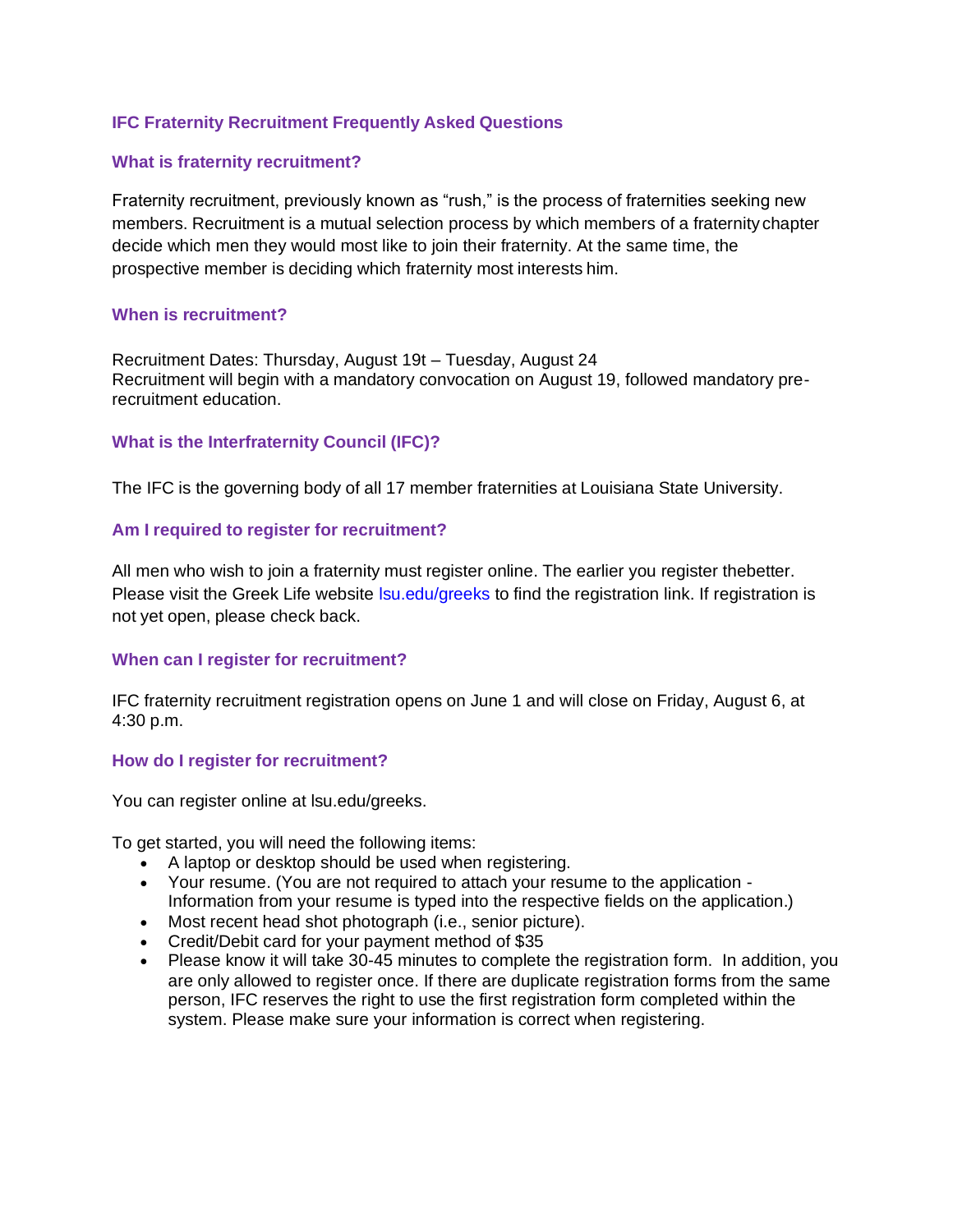## **Does it cost to register for IFC recruitment?**

IFC Fraternity Recruitment begins on Thursday, August 19 with mandatory Pre-Recruitment Education and concludes with Bid Day on Tuesday, August 24. **How do I decide what chapter to join?**

Each person looks for different attributes in a fraternity. Each of our chapter's focus on one or more of the following: academics, campus involvement, leadership, athletics and/or friendship. The choice is up to you, so look carefully at all the chapters and evaluate which one best meets your needs and interests.

# **On AVERAGE, how much does it cost to join a fraternity?**

## **Average semester fraternity costs:**

\$1,100 Non-resident without meals \$1,800 Non-resident with meals \$2,800 Live-in member with meals

One-time expenses include new member fee and initiation. They range from \$250–\$350, while the initiation fee ranges from\$200–\$250.

\* NOTE: All figures are averages. Some fraternities may cost less while some may cost more. You may find it financially advantageous to join a fraternity, as some groups charge less for a meal plan and housing than other options around campus.\*

|    | А                             | в                    | с                    | D                           | Е                           | F                                |
|----|-------------------------------|----------------------|----------------------|-----------------------------|-----------------------------|----------------------------------|
|    | Fraternity                    | <b>Semester Dues</b> | <b>Semester Rent</b> | Meals (residents)           | Meals (non resident)        | <b>New Member/Initiation Fee</b> |
|    | Acacia                        | 1,500                | N/A                  | N/A                         | N/A                         | N/A                              |
| 3  | Alpha Gamma Rho               | 1,500                | 1,100                | 1,100                       | 1,100                       | N/A                              |
| 4  | Alpha Tau Omega               | 800                  | N/A                  | N/A                         | N/A                         | 150                              |
| 5  | <b>Beta Theta Pi</b>          | 850                  | N/A                  | N/A                         | N/A                         | 150                              |
| 6  | Delta Chi                     | .200                 | 3,300                | 900                         | 900                         | 300                              |
|    | <b>FIJI (Phi Gamma Delta)</b> | .227.50              | 1,850                | 1.170                       | 750                         | 270                              |
| 8  | Kappa Alpha Order             | 2,980                | 1,250                | 500                         | 500                         | 425                              |
| 9  | Kappa Sigma                   | 2.500                | 3,500                | 600                         | 600                         | 100                              |
| 10 | Phi Kappa Psi                 | 2,550                | 1,800                | Included in dues            | Included in dues            | N/A                              |
| 11 | Pi Kappa Alpha                | 1,868                | 2,000                | Included in dues            | Included in dues            | 400                              |
| 12 | Sigma Chi                     | 1,500                | 1,400                | 1,300                       | 1,300                       | 250                              |
| 13 | Sigma Alpha Epsilon           | 1575                 | 3,000                | N/A                         | N/A                         | 310                              |
| 15 | Sigma Nu                      | 2,434                | 2,275                | Included in dues            | Included in dues            | 100                              |
| 16 | Sigma Phi Epsilon             | 550                  | 1,500                | 925                         | 925                         | 300                              |
| 17 | <b>Tau Kappa Epsilon</b>      | 2.400                | 2,250                | Included in dues (required) | Included in dues (reruired) | 50                               |
| 18 | <b>Theta Chi</b>              | 870                  | N/A                  | N/A                         | N/A                         | 250                              |
| 19 | <b>Theta Xi</b>               | 2,366                | 3,085                | 697                         | 697                         | 381                              |

#### IFC FRATERNITY COST BREAKDOWN BY DUES, HOUSING, AND MEALS 2019 **INFORMATION IS SELF REPORTED AND SUBJECT TO CHANGES**

## **What is a Recruitment Advisor (Rho Alpha)?**

A Rho Alpha is a current member of a fraternity at LSU. As a potential new member, you will be assigned to a Rho Alpha group at the beginning of recruitment. There will be at least two Rho Alphas who will serve as leaders for your group. Your Rho Alpha can also help with any questions or concerns that you may have during the recruitment process. Rho Alpha's are present to help and guide you, not recruit you.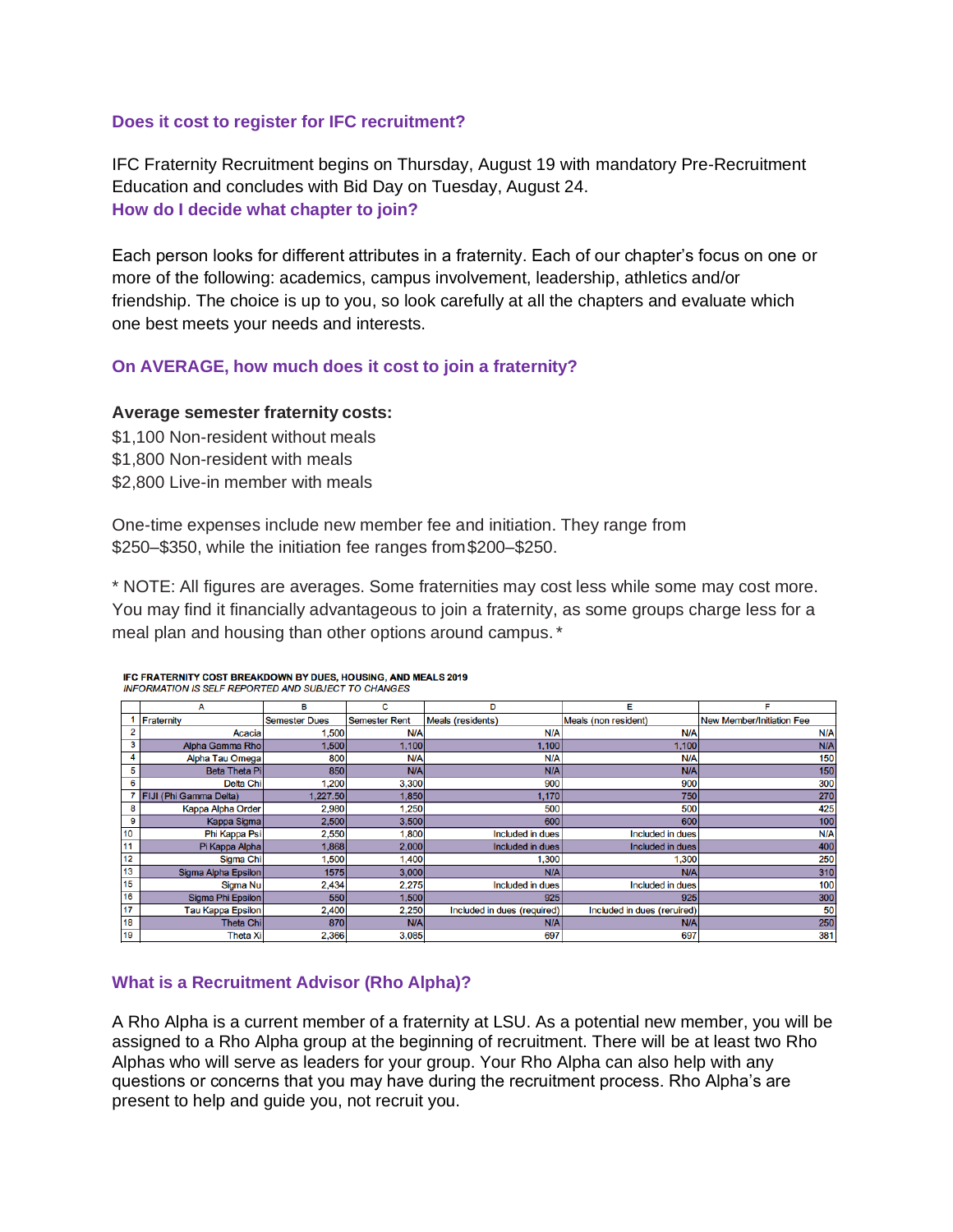# **May I eat meals in the Fraternity house once I am a member?**

On-campus students who join a fraternity may alter their LSU Dining meal plan to eat meals in their chapter house if they offer a meal plan. Each new member is responsible for completing the meal alteration link provided by LSU Dining to the fraternity chapters in the first few days of school. The information will be provided to the new member by chapter leadership. New members should not be required to purchase a chapter meal plan.

## **Why is there a difference in cost from fraternity tofraternity?**

The costs of fraternity fees vary from chapter to chapter. Chapter fees are utilized to help maintain the chapter house, pay yearly insurance costs, pay for national fees and services, assist with philanthropy/community service projects, assist with social and recruitment events, go toward academic scholarships, and pay for alumni functions and newsletters. In addition, some fraternity fees include meal plans.

## **How should a potential new member act?**

Rule number one is to be yourself! You want to know what the fraternity is like and they wantto get to know you.

# **Before I join, what do I need to know?**

Joining a fraternity comes with certain responsibilities. Make sure you know all the financial obligations that are required. Furthermore, you should understand all aspects of membership required for initiation into the fraternity. If the fraternity does not offer this information, **ASK**.

## **How can I increase my chances of getting an invitation to join?**

- 1. Look at as many fraternities as you can and select the ones with which you feel most comfortable, maximize your options.
- 2. Be positive. Do not criticize other chapters or potential new members.
- 3. Get to know other students. Don't necessarily count on joining the same fraternity as your friends.
- 4. Ask your Rho Alpha to help you if you have any questions or concerns.
- 5. Register online as soon as possible to let the fraternities know you are interested.
- 6. Be yourself.

## **What is an early bid?**

An early bid is a bid given out by a fraternity to a potential new member before the week of formal recruitment begins (between June and August). The extension of early bids by fraternities to potential new members before formal recruitment, including those extended during the summer, shall bevalid *only* if given by the President or Recruitment Chairman.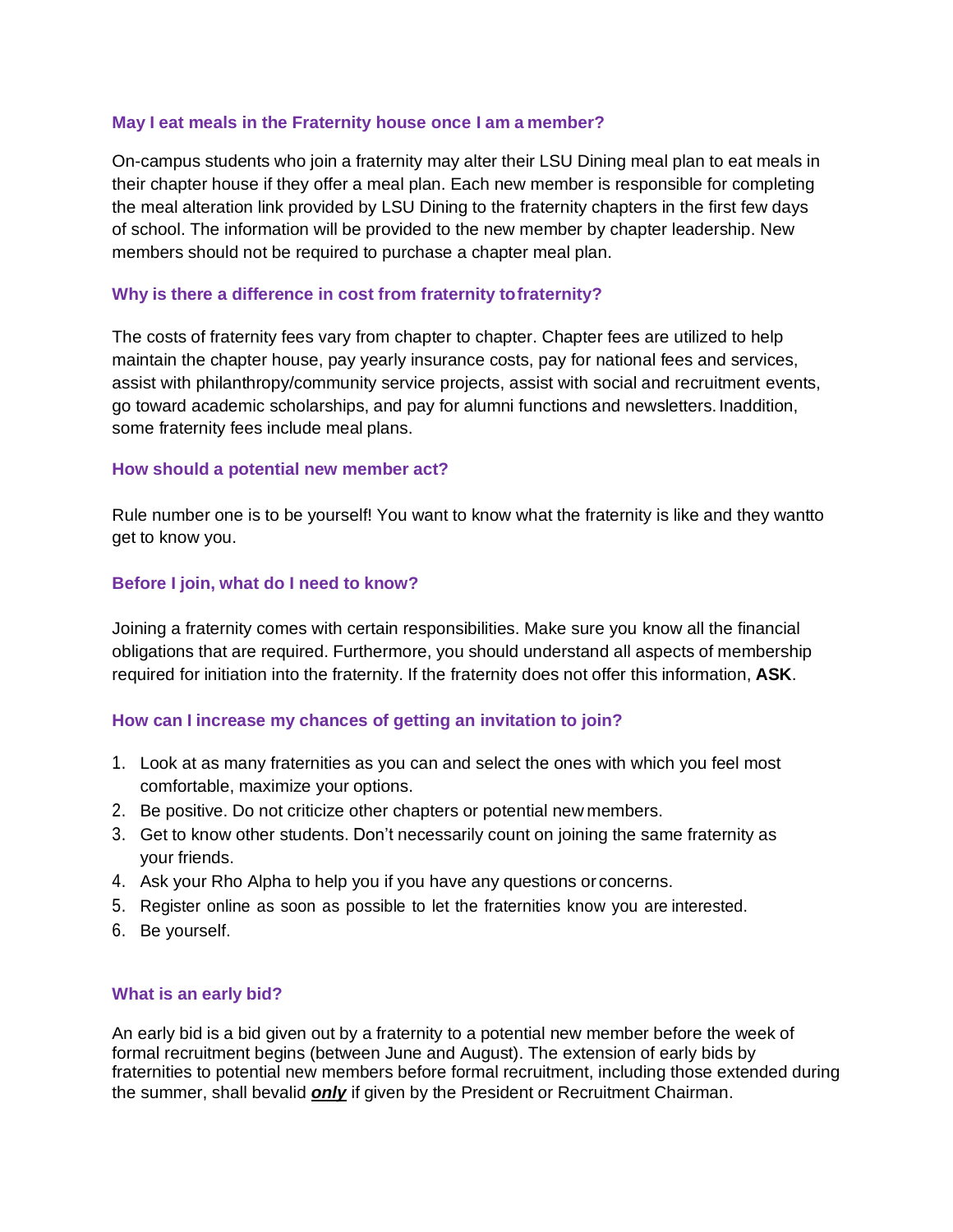# **What if I am offered a bid before formal recruitment?**

The IFC **strongly** recommends participating in the formal recruitment process. Formal recruitmentis a chance to meet and interact with each fraternity. This also provides an opportunity to create relationships in multiple organizations. Fraternities may extend early bids during the summer; however, we encourage students to know their options by taking advantage of the opportunity to explore all IFC fraternities during the formal process.

## **What is Pre-Recruitment Education?**

Pre-Recruitment Education is for any student wishing to join a fraternity. It takes place before the first round of recruitment. The purpose of Pre-Recruitment Education to prepareall potential new members with the information they need to be a successful member of theLSU Greek community.

## **Is Pre-Recruitment Education required?**

Yes, attendance at all Pre-Recruitment Education sessions is mandatory for any student wishing to join a fraternity. Exceptions will be made for students with conflicting academicor university commitments.

# **I accepted an early bid over the summer, am I still expected to attend Pre-Recruitment Education?**

Yes, for you to participate in recruitment events as a new member of your chapter, youmust attend all Pre-Recruitment Education sessions.

# **Do I have to join a fraternity in the fall semester?**

Most men join fraternities in the fall. Not every fraternity takes a new member class in thespring semester, though some chapters do.

## **What is a letter of recommendation?**

A letter of recommendation is a component of sorority recruitment. You do notneed recommendation letters to participate in IFC recruitment. **How long will it take to be initiated?**

Depending on the fraternity, initiation could take place as early as 72 hours following your invitation to join. All fraternities at LSU must initiate new members 8 weeks after the new member process begins. This is a great question to ask the active members as you meet them during recruitment.